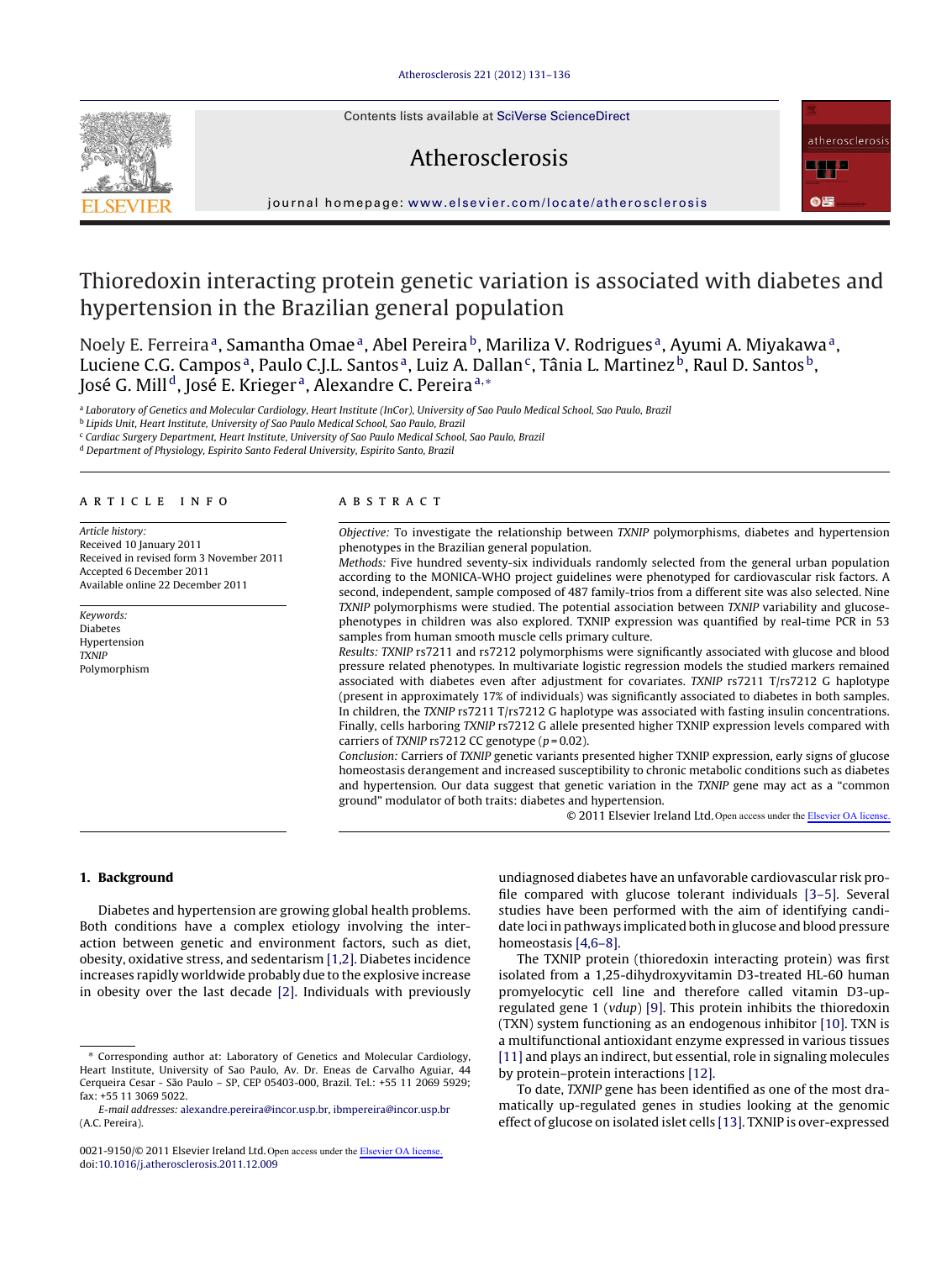in diabetes and has deleterious effects on pancreatic  $\beta$  cells. In addition, TXNIP affected INS-1  $\beta$  cell gene expression and TXNIP over-expression impairs glucose induced insulin secretion and it has been hypothesized that the TXNIP gene represents a link between glucose-toxicity and  $\beta$  cell apoptosis, two critical mechanisms in the pathogenesis of diabetes [\[14\].](#page-5-0) In addition, it appears that TXNIP is also modulated by mechanical stimuli from the cardiovascular system, as occurs during pressureoverload cardiac hypertrophy or even physiologic fluid shear stress [\[15\].](#page-5-0)

Here, the main aim was to investigate the relationship between TXNIP genetic variation and diabetes and hypertension phenotypes in a large sample from an ethnically mixed Brazilian population. In addition, through replication studies and ex vivo gene expression experiments we aimed at identifying the potential molecular link between TXNIP polymorphisms and diabetes and hypertension.

#### **2. Methods**

#### 2.1. Study samples

#### 2.1.1. Derivation sample

Across-sectional study of risk factors for cardiovascular diseases was performed in the urban population of Vitoria, Espirito Santo State, Brazil, using the WHO-MONICA project guidelines [\[16\].](#page-5-0) A sample of 2044 individuals (from an eligible population of 137,330) of either gender, 25–64 years old, was chosen according to the nearest birthday after a random selection of domiciles. Ethnicity was categorized as Caucasian-descents, African-descents and racially mixed individuals [\[17\].](#page-5-0) In present analysis, data from 576 participants were used. Physical examination emphasized measurement of height, weight, smoking habits, and alcohol consumption.

Blood pressure was measured using a standard mercury sphygmomanometer on the left arm after 5 min rest, in the sitting position. Systolic (SBP) and diastolic (DBP) blood pressures were calculated from three readings with a minimal interval of 5 min. Hypertension was defined as SBP ≥ 140 mmHg and/or DBP  $\geq$  90 mmHg and/or use of anti-hypertension drugs [\[18\].](#page-5-0)

Blood glucose, total cholesterol, lipoprotein fractions, and triglycerides were assayed by standard techniques in 12-h fasting blood sample. Diabetes mellitus was defined as a fasting glu- $\cos e \geq 126$  mg/dL and/or use of hypoglycemic drugs. No participant reported presence of type 1 diabetes mellitus. Body mass index (BMI) (weight in kg/height in meters [\[2\]\)](#page-5-0) was calculated. Height was measured in centimeters and weight in kilograms using a calibrated balance. Supine waist girth was measured at the umbilicus level [\[19\].](#page-5-0)

#### 2.1.2. Replication sample

The Itapetininga study population comprised 487 family-trios. Each trio was composed of 1 child and at least 1 parent (total 865 parents). Children, 2-18 years old, were randomly selected from the 89 public schools in the Itapetininga City, Sao Paulo State, Brazil, after informed consent was obtained from the parents. Ethnicity (self-referred) information for this sample was used in the present analysis for model adjustment similarly as in the derivation sample. Cardiovascular risk factors were evaluated by a standard questionnaire directed to both the child and the parents along with a detailed medical examination. Blood pressure was measured using appropriate cuffs for arm length on mercury sphygmomanometers with the subject in a sitting position after a 5-min rest. Blood samples were collected after a 12-h fast. Total cholesterol, lipoprotein fractions, triglycerides, and blood glucose were determined by standard enzymatic methods. High sensitivity assay for C-reactive protein was performed by immunochemistry (Cardiophase®, Dade Behring, MA, USA). Insulin was determined by electrochemiluminescence (Roche Diagnostics, Mannheim, Germany).

In the present analysis, data from the 865 parents were used as a replication sample. Data from the children plus parents in a familybased association study design were used for dissecting potential early effects of the observed risk genotypes on glucose homeostasis on children.

#### 2.2. Assessment of genotypes for the TXNIP gene polymorphism

Nine TXNIP polymorphisms (rs833392, rs2791749, rs2791750, rs6674773, rs7548422, rs7211, rs7212, rs4755, and rs13203) were selected as representative of the genetic variation at this locus using information available from the HapMap Project homepage [\(www.hapmap.org](http://www.hapmap.org/)) and the dbSNP database [\(www.ncbi.nlm.nih.gov](http://www.ncbi.nlm.nih.gov/)). However, only TXNIP rs833392, rs7211, rs7212, and rs4755 were significantly polymorphic in our sample to be used in the analysis.

Genomic DNA was extracted from peripheral blood leukocytes by means of a salting-out procedure. Table 1 in the [Supplemen](#page-5-0)tary appendix shows primers and restriction endonucleases used in the PCR-RFLP (polymerase chain reaction-restriction fragment length polymorphism assay).A30-cycle PCR was carried out using a 10 µL reactive solution containing (10 mM Tris-HCl, pH 9.0; 50 mM KCl; 2.5 mM  $MgCl<sub>2</sub>$ ; 100  $\mu$ M of each dNTP; 0.3 U Taq DNA polymerase; 5 pmol of each primer; 50 ng of genomic DNA template). PCR products were digested with 1 U of the appropriate restriction enzyme and visualized by 3% agarose gel electrophoresis. Quality control for these assays was assessed by randomly selecting 40 samples for re-genotyping. One-hundred percent concordance was observed in these tests.

#### 2.3. Vessel harvesting and primary culture of smooth muscle cells (SMC)

Human mammary artery (h-MA) segments were obtained from patients undergoing aortocoronary bypass surgery at the Heart Institute (InCor), University of Sao Paulo Medical School. All individuals gave informed consent to participate in the study, which was reviewed and approved by the local Ethics Committee (SDC 2454/04/074-CAPPesq 638/04). Cells were obtained by explant protocol and cultured with Dulbecco's modified Eagle's medium containing 20% fetal bovine serum, 100 U/mL penicillin,  $100 \,\mathrm{\upmu g/mL}$  streptomycin. Primary culture cells were expanded until the third passage, when total RNA was extracted for gene expression quantification. Smooth muscle cells were characterized by hill-and-valley growth pattern and by immunofluorescence staining for  $\alpha$ -smooth muscle actin [\[20\].](#page-5-0)

#### 2.4. Gene expression by real Time reverse transcription polymerase chain reaction (RT-PCR)

Quantitative RT-PCR was performed in h-MA primary culture cells. Total RNA was isolated with Trizol LS Reagent® according to the manufacturer's instructions (Invitrogen Corp., Carlsbad, CA, USA) and cDNA synthesis was performed with random hexamers (High Capacity cDNA Archive®; kit-PE Applied Biosystems, Foster City, CA, USA). Five nanograms of cDNA were used for real-time reaction by SYBR® Green PCR Master Mix-PE – ABI Prism 7500 Fast System® (Applied Biosystem, Foster City, CA, USA). All samples were assayed in triplicate and 28S ribosomal and cyclophilin gene RNA were used as an internal control to normalize the results. Efficiencies of TXNIP and 28S and cyclophilin amplification reactions were very similar and close to 1. Comparative threshold  $(C_T)$  cycle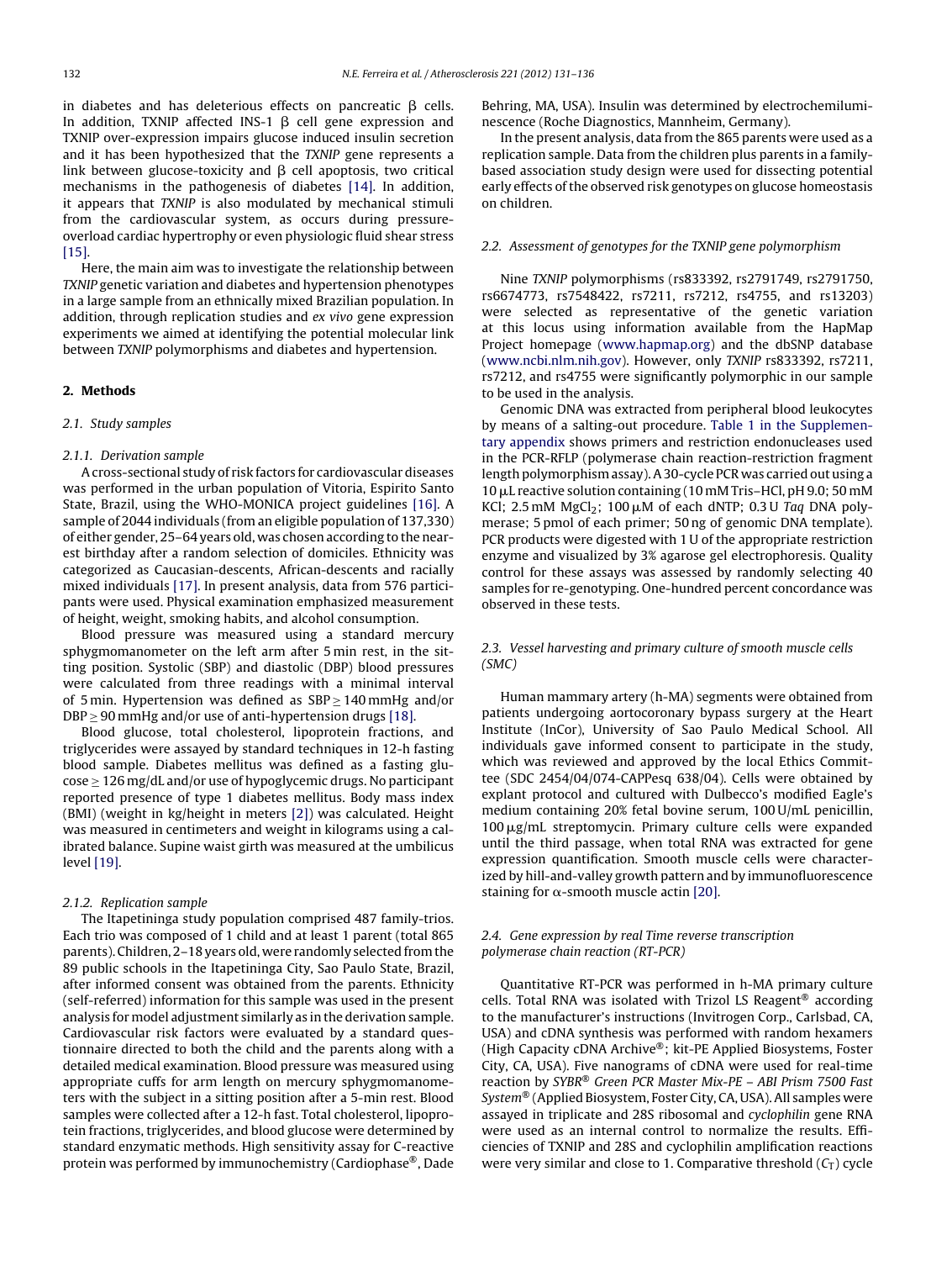| Table 1                                                      |  |
|--------------------------------------------------------------|--|
| Demographic and biochemical data of the studied populations. |  |

|                             | Derivation<br>sample Vitoria | Replication sample<br>Itapetininga | p Value |
|-----------------------------|------------------------------|------------------------------------|---------|
| Total sample                | 576                          | 865                                |         |
| Gender (female),            | 59.9                         | 52.5                               | 0.005   |
| %                           |                              |                                    |         |
| Diabetes, %                 | 9.0                          | 3.6                                | < 0.001 |
| Hypertension, %             | 37.0                         | 10.6                               | < 0.001 |
| Age, years                  | $44.5 \pm 11.0$              | $39.8 \pm 8.0$                     | < 0.001 |
| Glucose, mg/dL              | $105.5 \pm 32.8$             | $91.5 \pm 29.4$                    | < 0.001 |
| Triglycerides,<br>mg/dL     | $133.0 \pm 94.3$             | $146.0 \pm 102.5$                  | < 0.001 |
| Total cholesterol.<br>mg/dL | $219.0 + 44.8$               | $197.4 + 42.2$                     | < 0.001 |
| HDL cholesterol.<br>mg/dL   | $45.0 + 11.6$                | $44.4 \pm 12.2$                    | 0.193   |
| LDL chelesterol,<br>mg/dL   | $148.0 \pm 40.9$             | $124.1 \pm 37.0$                   | < 0.001 |

HDL: high-density lipoprotein; LDL: low-density lipoprotein.

method was used for data analyses.  $\Delta\mathit{C}_{\mathrm{T}}$  is the difference in threshold cycle for target (TXNIP) and reference (28S and cyclophilin).

#### 2.5. Statistical analysis

Kolmogorov–Smirnov and Shapiro–Wilk tests were used for assessing sample distribution. Continuous variables were compared using one-way ANOVA (analysis of variance) and presented as mean  $\pm$  SD (standard deviation). Categorical variables were compared using Chi-square test and presented as percentage. Multivariate linear regression models were created for adjustment for potential confounding variables. Logistic regression analysis was carried out to estimate the odds ratio (OR), in order to assess genetic risk factors for diabetes and hypertension according to TXNIP polymorphisms. Biochemical data, blood pressures, diabetes and hypertension phenotypes were adjusted for age, gender and BMI. In the Vitoria sample ethnicity was available and logistic regression models were also adjusted for this confounder. Ethnicity was entered into the model as dummy variables (0/1 for Caucasian ethnicity and 0/1 for Mulatto ethnicity).

Gene expression was presented as mean 2<sup>- $\Delta C_T$ </sup> plus standard deviations and differences among TXNIP groups were analyzed using the Students t-test by comparing differences in the mean levels of each genotype. Statistical analyses were carried out using the SPSS 16.0 software, with the level of significance set at  $p < 0.05$ .

Hardy–Weinberg equilibrium, linkage disequilibrium (LD), and haplotypic association analysis were conducted with Haploview 4.0 software [\[21\].](#page-5-0) Quantitative transmission disequilibrium test (QTDT) software package was used for linkage and LD studies on the family-trios structure data.Analysis using allele and haplotype data for continuous traits were conducted using the HAPSTAT Program.

#### **3. Results**

#### 3.1. Demographic and genetic structure data

Demographic data of the studied population samples are shown in Table 1. Allelic, genotypic and haplotypic data are presented in Table 2 in the [Supplementary](#page-5-0) appendix.

All studied TXNIP polymorphisms were in accordance with the Hardy–Weinberg equilibrium. Pairwise linkage disequilibrium (LD) analysis has shown significant disequilibrium between the TXNIP rs833392, rs7211, and rs7212 (Fig. 1 in the Supplementary appendix). TXNIP rs4755 had no strong disequilibrium with other markers assayed in the TXNIP gene (Fig. 1 in the Supplementary appendix).

| Table 2 |                                                                          |  |
|---------|--------------------------------------------------------------------------|--|
|         | Relationship between TXNIP polymorphisms and glucose and blood pressure. |  |

| Alleles                   | Glucose (mg/dL)                 | $SBP$ (mmHg)    | $DBP$ (mmHg)   |  |  |  |  |  |
|---------------------------|---------------------------------|-----------------|----------------|--|--|--|--|--|
| Derivation sample Vitoria |                                 |                 |                |  |  |  |  |  |
| rs7211 C                  | $108.6 + 2.1$                   | $129.0 + 1.4$   | $84.3 + 0.8$   |  |  |  |  |  |
| rs7211 T                  | $114.6 \pm 3.6$                 | $132.1 \pm 2.3$ | $85.9 + 1.4$   |  |  |  |  |  |
| <i>p</i> values           | 0.005/0.05                      | 0.03/0.34       | 0.05/0.45      |  |  |  |  |  |
| rs7212 C                  | $107.5 + 2.4$                   | $129.6 + 1.6$   | $84.8 + 0.9$   |  |  |  |  |  |
| rs7212 G                  | $110.7 + 4.2$                   | $133.1 \pm 2.7$ | $86.9 \pm 1.6$ |  |  |  |  |  |
| <i>p</i> values           | 0.18/0.63                       | 0.03/0.29       | 0.02/0.25      |  |  |  |  |  |
| rs4755 A                  | $105.8 + 2.4$                   | $129.8 + 1.5$   | $85.3 \pm 0.9$ |  |  |  |  |  |
| rs4755 T                  | $106.5 \pm 4.0$                 | $134.1 \pm 2.6$ | $87.4 \pm 1.5$ |  |  |  |  |  |
| <i>p</i> values           | 0.77/0.68                       | 0.05/0.03       | 0.005/0.04     |  |  |  |  |  |
|                           | Replication sample Itapetininga |                 |                |  |  |  |  |  |
| rs7211 C                  | $90.7 + 1.8$                    | $122.1 + 1.5$   | $78.3 + 1.0$   |  |  |  |  |  |
| rs7211 T                  | $91.2 \pm 2.9$                  | $124.0 \pm 2.4$ | $79.6 \pm 1.6$ |  |  |  |  |  |
| <i>p</i> values           | 0.78/0.90                       | 0.14/0.37       | 0.17/0.39      |  |  |  |  |  |
| rs7212 C                  | $92.3 + 1.9$                    | $122.0 + 1.5$   | $78.3 + 1.0$   |  |  |  |  |  |
| rs7212 G                  | $93.5 \pm 3.3$                  | $123.9 \pm 2.7$ | $79.5 \pm 1.8$ |  |  |  |  |  |
| <i>p</i> values           | 0.51/0.40                       | 0.21/0.33       | 0.24/0.42      |  |  |  |  |  |
| rs4755 A                  | $91.4 + 1.9$                    | $123.5 \pm 2.8$ | $78.3 \pm 1.2$ |  |  |  |  |  |
| rs4755 T                  | $91.8 \pm 3.5$                  | $126.0 \pm 3.2$ | $78.9 \pm 1.3$ |  |  |  |  |  |
| <i>p</i> values           | 0.78/0.13                       | 0.08/0.35       | 0.75/0.75      |  |  |  |  |  |
|                           |                                 |                 |                |  |  |  |  |  |

Number of alleles for the rs7211 (887 vs 265 and 1384 vs 346), rs7212 (946 vs 206 and 1453 vs 277), rs4755 (899 vs 253 and 1073 vs 657), in the Vitoria and Itapetininga samples, respectively. These analysis were performed for BMI, total cholesterol and triglycerides, but no significant difference was observed according to TXNIP alleles. TXNIP rs833392 alleles did not demonstrate association with the analyzed variables. BMI: body mass index; SBP: systolic blood pressure; DBP: diastolic blood pressure. Data shown as mean  $\pm$  standard error for univariate (unadjusted analysis). Provided p values are for unadjusted and adjusted (age, gender, BMI and ethnicity) analysis, respectively.

In further analysis, the two polymorphisms with higher LD (rs7211 and rs7212) were used for haplotype-based analysis. All tested polymorphisms were also analyzed as one block, but results based on haplotypes defined by SNPs rs7211 and rs7212 presented best fit compared to association analyzes using haplotypes defined by all 4 polymorphisms. In addition, low haplotypic diversity was observed in this locus. Only 3 different haplotypes could explain more than 90% of the overall genetic diversity of this locus in the studied sample (Table 2 in the [Supplementary](#page-5-0) appendix).

#### 3.2. Relationship between TXNIP alleles and blood glucose and blood pressure

Comparisons for each genetic variant were performed using pvalues unadjusted and adjusted for age, gender, BMI, and ethnicity (Table 2).IntheVitoria sample, afterunivariate analysis, association was disclosed between TXNIP rs7211 and blood glucose concentrations ( $p = 0.005$ ) and both SBP and DBP ( $p = 0.03$ ); and for TXNIP rs7212 and TXNIP rs4755 for SBP ( $p = 0.03$  and  $p = 0.03$ ) and DBP  $(p = 0.05$  and  $p = 0.02$ ), respectively (Table 2, p-values for unadjusted analysis).

In the Vitoria sample, TXNIP rs7211 T allele persisted significantly associated with glucose concentrations after adjustment for age, gender, BMI, and ethnicity  $(p = 0.052)$ .

In the replication sample, the TXNIP rs7211 did not present association with glucose concentrations, SBP and DBP (Table 2).

No relationship between TXNIP polymorphism alleles and total cholesterol, lipoprotein fractions, triglycerides and BMI was found (data not shown).

#### 3.3. Relationship between TXNIP alleles, diabetes and [hypertension](#page-5-0) phenotypes

TXNIP [rs7212](#page-5-0) G allele frequencies in diabetic and non-diabetic individuals were significantly different and replicated in both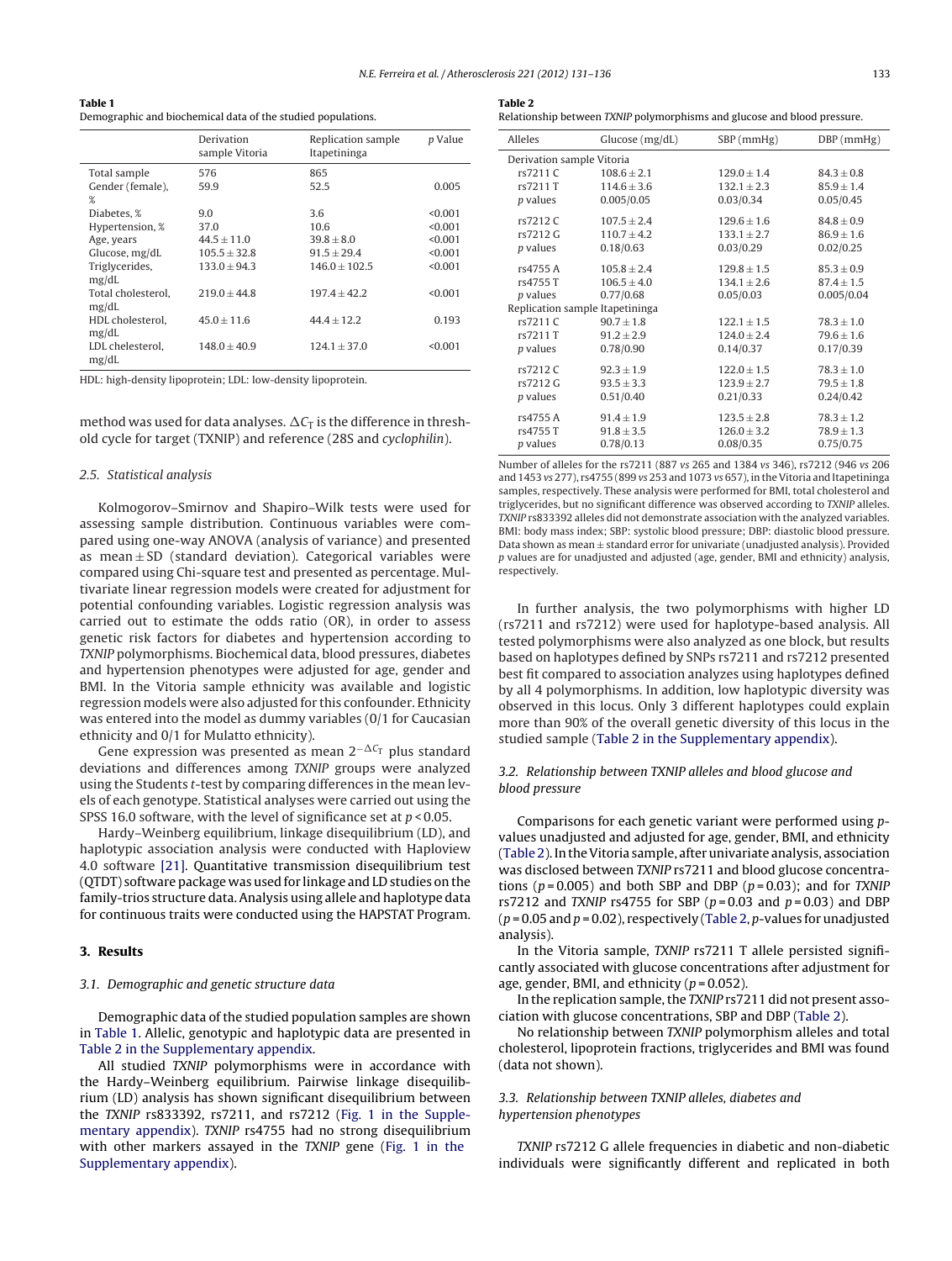#### **Table 3** Relationship between TXNIP haplotypes and glucose and blood pressure.

| Haplotypes<br>Derivation sample<br>Vitoria       | Glucose $(mg/dL)$<br>$n = 576$ | $SBP$ (mmHg)<br>$n = 576$ |                           |
|--------------------------------------------------|--------------------------------|---------------------------|---------------------------|
| rs7211 C/rs7212 C                                | $109.8 \pm 5.3$ (vs 114.1)     | $128.7 \pm 3.8$           | $84.2 \pm 2.2$            |
| <i>p</i> values                                  | 0.007/0.06                     | 0.04/0.41                 | 0.06/0.46                 |
| rs7211T/rs7212C                                  | $115.9 \pm 5.1$ (vs 104.1)     | $127.7 \pm 3.7$           | $83.1 \pm 2.2$            |
| <i>p</i> values                                  | 0.005/0.009                    | 0.88/0.79                 | 0.79/0.57                 |
| rs7211T/rs7212G                                  | $107.7 \pm 4.1$                | $129.7 \pm 2.7$           | $84.7 \pm 1.6$            |
| <i>p</i> values                                  | 0.14/0.55                      | 0.02/0.23                 | 0.02/0.24                 |
| Haplotypes<br>Replication sample<br>Itapetininga | Glucose (mg/dL)<br>$n = 804$   | $SBP$ (mmHg)<br>$n = 498$ | $DBP$ (mmHg)<br>$n = 500$ |
| rs7211 C/rs7212 C                                | $91.2 \pm 4.6$                 | $121.8 \pm 3.8$           | $78.2 \pm 2.8$            |
| p Values                                         | 0.74/0.86                      | 0.15/0.37                 | 0.18/0.35                 |
| rs7211T/rs7212C                                  | $87.3 \pm 4.5$                 | $121.6 \pm 4.2$           | $78.6 \pm 2.8$            |
| p Values                                         | 0.06/0.06                      | 0.64/0.91                 | 0.65/0.92                 |
| rs7211T/rs7212G                                  | $92.4 \pm 4.4$                 | $122.9 \pm 2.8$           | $78.1 \pm 1.9$            |
| p Values                                         | 0.47/0.37                      | 0.20/0.38                 | 0.23/0.33                 |

These analysis were performed for BMI, total cholesterol and triglycerides, but no significant difference was observed according to TXNIP haplotypes. BMI: body mass index; SBP: systolic blood pressure; DBP: diastolic blood pressure. Data shown as mean  $\pm$  standard error for univariate (unadjusted analysis). Provided p values are for unadjusted and adjusted (age, gender, BMI and ethnicity) analysis, respectively. Lower case values represent estimated unadjusted mean values for all other haplotypes.

samples in models adjusted for age, gender, BMI, and ethnicity (p value for unadjusted and adjusted analysis in derivation sample =  $0.001$  and 0.04, respectively; p value for unadjusted and adjusted analysis in replication sample = 0.04 and 0.04, respectively). Higher diabetes odds in both population samples were associated with rs7212 G allele (OR, 2.50; 95% CI, 1.30-4.60 and OR, 1.85; 95% CI, 1.02-3.33)  $(p=0.006)$ and  $p = 0.025$ , respectively for the derivation and replication samples).

The TXNIP rs7211 T allele was also associated with hypertension (OR, 2.26;  $p = 0.005$  and OR, 2.42;  $p = 0.001$ ) for both Vitoria and Itapetininga samples, even after adjustment for covariates.

In the Vitoria sample, presence of at least one T allele of the rs7211 marker was associated with diabetes (OR, 2.78; 95% CI, 1.40–5.50). Likewise, presence of at least one G allele of the rs7212 marker was also associated with diabetes (OR, 2.36; 95% CI, 1.22–4.59). For hypertension, both markers were not significant anymore after the adjustment for ethnicity.

#### 3.4. Relationship between TXNIP haplotypes and blood glucose and blood pressure

LD for all possible two-way comparison among the 4 selected TXNIP polymorphisms was investigated.

In the Vitoria sample, lower and higher mean values of blood glucose were observed in the TXNIP rs7211 C/rs7212 C and rs7211 T/rs7212 C haplotype groups ( $p = 0.005$  and  $p = 0.009$ , respectively), compared with other haplotype groups (Table 3). This was true even after adjustment for age, gender, BMI, and ethnicity (Table 3). This was not replicated in the replication sample (Table 3).

No relationship between TXNIP haplotypes and total cholesterol, lipoprotein fractions, triglycerides and BMI was found.



**Fig. 1.** Prediction curves of insulin level taken into consideration haplotype status and participant age.

#### 3.5. Relationship between TXNIP haplotypes and diabetes and hypertension phenotypes

In an unadjusted model, the presence of TXNIP rs7211 T/rs7212 G haplotype was associated with diabetes in both Vitoria and Itapetininga samples, respectively ([Table](#page-4-0) 4).

Haplotype analysis adjusting for age, gender, BMI, and ethnicity were concordant and showed a significantly higher frequency of diabetes in individuals harboring the rs7211 T/rs7212 G haplotype in both Vitoria ( $p = 0.05$ ) and Itapetininga ( $p = 0.03$ ) samples.

#### 3.6. TXNIP genetic variants and glucose homeostasis in children

Haplotype analyses for several variables associated with glucose homeostasis were conducted (Table 2, [Supplementary](#page-5-0) appendix). Children carrying TXNIP rs7211 T/rs7212 G haplotype were associated with higher blood insulin values (3.85  $\mu$ UI/mL) compared with other haplotype groups  $(2.76 \mu U I/mL)$ , even after adjustment for age and age \*genotype interaction ( $p = 0.032$ ). Of particular importance is the fact that one should analyze these results taken into account the fact that the interaction term of this model was also statistically significant. This makes it difficult to interpret the sole genotype effect since it depends on the participant age (Fig. 1). Nonetheless, this analysis suggests that for the identified risk haplotype carriers increased insulin levels are predicted as one grows older. This information is important in our formulating model to explain the effect of TXNIP genetic variability and diabetes (see Fig. 1 and Section [4\).](#page-4-0)

A computer-model was performed to predict the homeostatic concentrations which arise from varying degrees of  $\beta$ -cell deficiency and insulin resistance (HOMA – homeostasis model assessment) [\[22\].](#page-5-0) The effect of TXNIP rs7211 T/rs7212 G haplotype on children was not observed for these phenotypes [\(Table](#page-5-0) 2, Supplementary appendix).

#### 3.7. TXNIP gene expression

An RT-PCR assay was developed to characterize TXNIP mRNA expression in smooth muscle cells. Cells from 53 individuals were used. From these, 42 had the rs7212 CC genotype, and 11 had the rs7212 CG genotype.

Cells carrying TXNIP rs7212 CG had higher TXNIP expression (mean 2<sup>−∆C</sup>™, 0.18; s.d., 0.10) compared with carriers TXNIP rs7212 CC (mean 2<sup>- $\Delta C_{\text{T}}$ , 0.10; s.d., 0.08) (p = 0.01). No association between</sup> TXNIP gene expression and rs7211 genotypes was observed, but a tendency toward increased expression levels in individuals harboring the T allele was also observed (CC (n = 43) mean 2<sup>- $\Delta C_{\rm T}$ </sup>, 0.10; s.d., 0.08 and CT (n = 10) mean  $2^{-\Delta C_T}$ , 0.14; s.d., 0.09).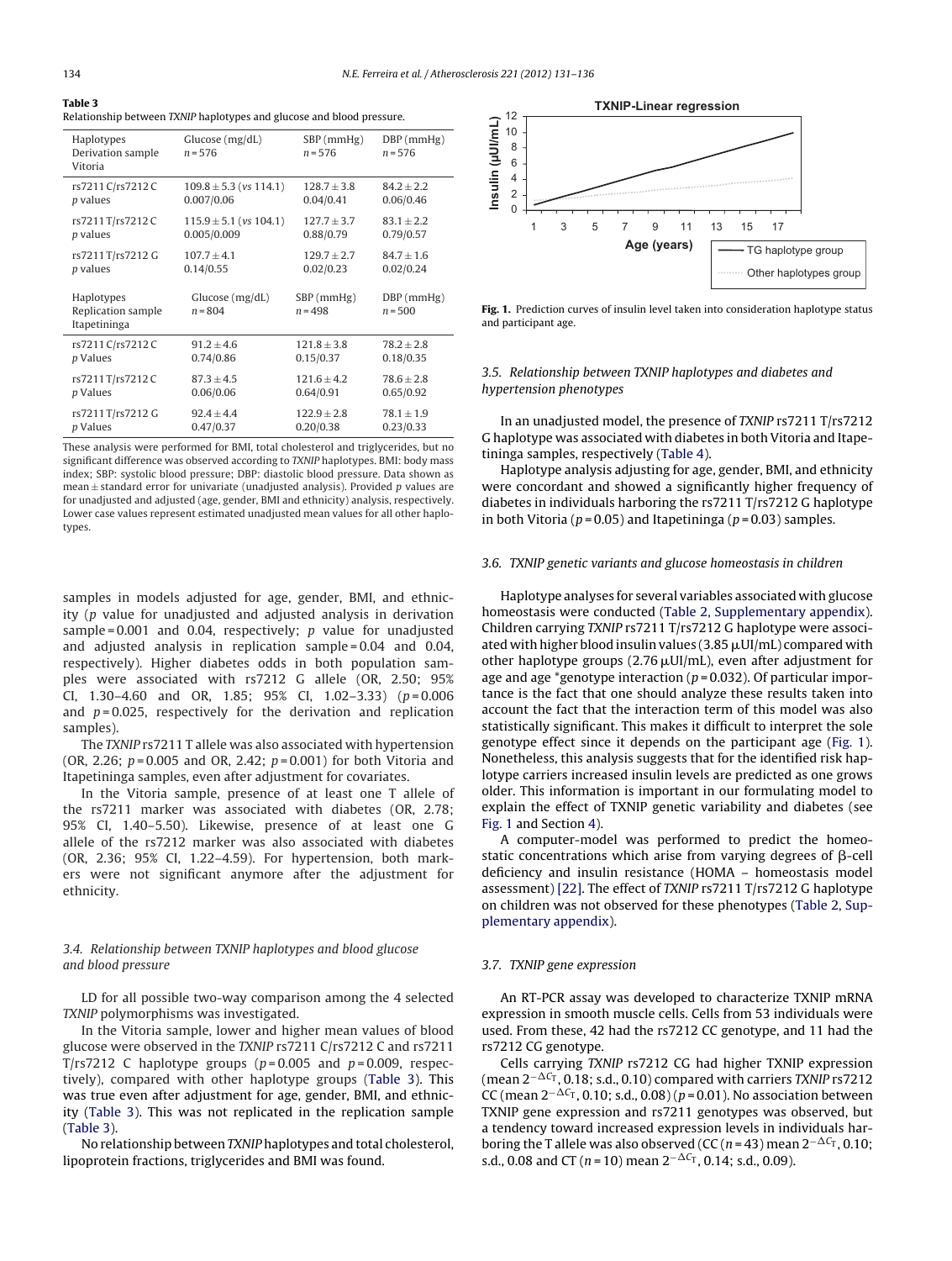<span id="page-4-0"></span>

| . . | $\sim$ |  |
|-----|--------|--|
|-----|--------|--|

Analysis of diabetes and hypertension association with case-control TXNIP haplotype frequencies.

|                    | <b>Diabetes</b> |         |                | Hypertension     |      |         |                |                  |
|--------------------|-----------------|---------|----------------|------------------|------|---------|----------------|------------------|
|                    | Case            | Control | <i>p</i> value | Adjusted p value | Case | Control | <i>p</i> value | Adjusted p value |
| Derivation sample  |                 |         |                |                  |      |         |                |                  |
| rs7211 C/rs7212 C  | 0.62            | 0.78    | 0.006          |                  | 0.74 | 0.78    |                |                  |
| rs7211 T/rs7212 C  | 0.00            | 0.00    |                |                  | 0.00 | 0.00    |                |                  |
| rs7211 C/rs7212G   | 0.09            | 0.05    |                | 0.05             | 0.06 | 0.05    | 0.13           | 0.65             |
| rs7211 T/rs7212G   | 0.28            | 0.17    |                |                  | 0.20 | 0.16    |                |                  |
| Replication sample |                 |         |                |                  |      |         |                |                  |
| rs7211 C/rs7212 C  | 0.72            | 0.78    | 0.04           |                  | 0.71 | 0.79    |                |                  |
| rs7211 T/rs7212 C  | 0.00            | 0.00    |                |                  | 0.00 | 0.00    |                |                  |
| rs7211 C/rs7212G   | 0.00            | 0.05    |                | 0.03             | 0.05 | 0.04    | 0.02           | 0.10             |
| rs7211 T/rs7212G   | 0.28            | 0.17    |                |                  | 0.24 | 0.16    |                |                  |

Adjusted analysis for age, gender, body mass index, ethnicity (Caucasian yes/no and Mulatto yes/no). Number of individuals in each subgroup: diabetic cases derivation sample: 52, number of diabetic controls derivation sample: 524. Diabetic cases replication sample: 29, number of diabetic controls replication sample: 775. Hypertension cases derivation sample: 203, hypertension controls derivation sample: 373. Hypertension cases replication sample: 94, hypertension controls derivation sample: 406.

#### **4. Discussion**

Significant relationship between TXNIP genetic variation and diabetes and hypertension were observed in two general samples from the general population, Itapetininga and Vitoria. In addition, blood glucose, SBP and DBP, as continuous variables, were associated to TXNIP markers. Interestingly, multivariate logistic regression models were able to demonstrate the association of the studied markers with diabetes, even after adjustment for their known covariates (age, gender and BMI) plus ethnicity. Finally, we were also able to observe derangements in glucose homeostasis associated with the identified risk haplotype in children.

TXNIP protein is an endogenous inhibitor of thioredoxin, and plays a pivotal role in several important processes of cardiovascular homeostasis by functioning as a biological sensor for biomechanical and oxidative stress [\[12\].](#page-5-0) It appears that TXNIP is also modulated by mechanical stimuli from the cardiovascular system, as occurs during pressure-overload cardiac hypertrophy or even physiologic fluid shear stress [\[15\].](#page-5-0)

Few studies to date have aimed at investigating the possible role of TXNIP genetic variation on cardiovascular phenotypes. Coon et al., using a subset of families from the NHLBI Family Heart Study, researched the impact of TXNIP genetic variation on lipid and serum glucose concentrations, but they did not find any association with the studied phenotypes [\[23\].](#page-5-0) Nevertheless, they did not study rs7211 and rs7212, our two associated markers. It is possible that the previously used markers were not able of capturing a significant amount of this locus overall variability, limiting the statistical power of their approach. van Greevenbroek et al. using metabolic data investigated whether TXNIP polymorphisms determine an effect on parameters associated with lipid and glucose metabolism in humans [\[24\].](#page-5-0) Plasma triglycerides concentrations were higher in diabetic individuals carrying TXNIP rs7211 T allele than diabetics with the common C allele [\[24\].](#page-5-0) The authors concluded that effect of TXNIP on triglycerides is influenced by plasma glucose concentrations, suggesting that the biological relevance of TXNIP variation may be particularly relevant in recurrent episodes of hyperglycemia [\[24\].](#page-5-0) Our study did not find any association with triglycerides in diabetic individuals, but one should note that our reduced number of diabetic individuals might have reduced our sensitivity to detect such association.

Parikh et al. combined genome-wide expression profiling, genetic association testing and cellular studies to spotlight TXNIP protein as a physiologic regulator of peripheral glucose uptake in humans [\[25\].](#page-5-0) Despite studying a sample of 4450 Scandinavian individuals, they did not found any significant association between TXNIP tag SNPs, and diabetes or quantitative phenotypes, as fasting glucose, insulin and HOMA  $\beta$  [\[25\].](#page-5-0) Nonetheless neither rs7211 nor rs7212 were part of their tag SNP list.

The TXNIP rs7211 T/rs7212 G haplotype (present in approximately 17% of Brazilian individuals) has consistently shown to be associated with diabetes in both population samples: Vitoria and Itapetininga (OR, 1.94; 95% CI, 1.23–3.07 and OR, 1.89; 95% CI, 1.04–3.41, respectively). TXNIP was over-expressed in h-MA of the individuals with TXNIP rs7212 CG group compared with CC group. Finally, in children, insulin concentrations were higher in carriers of TXNIP rs7211 T/rs7212 G haplotype. This dependence was mainly observed in older children, suggesting that the age \*genotype relationship may be increasing the risk of glucose derangements as the individual gets older.

A TXNIP-diabetes pathogenic hypothesis suggested by our group, based on published data, was that TXNIP regulates both insulin-dependent and insulin-independent pathways of glucose uptake [\[26\].](#page-5-0) TXNIP protein is an endogenous inhibitor of thioredoxin enzyme expressed in vessels, which is a gateway of cell damage. Thioredoxin is a key component of redox regulation and has been indicated to play an essential role in cell survival and growth [\[27\].](#page-5-0) TXNIP expression was inversely correlated with insulin-stimulated glucose uptake and that TXNIP expression was elevated by glucose in human muscle cells [\[25\].](#page-5-0) It is known that hyperglycemia induced oxidative stress modulated by TXNIP induction, with the consequent inhibition of the anti-oxidative function [\[28\].](#page-5-0) In addition, TXNIP is dramatically induced by glucose [\[27\]](#page-5-0) and, in hyperglycemia, inhibits thioredoxin with accompanying impairment in vascular network formation [\[27,29\].](#page-5-0)

Taken together, one could formulate a model in which TXNIP genetic variation may modulate both diabetes and vascular risk as follows: TXNIP increased expression (associated with the TXNIP rs7211 T/rs7212 G haplotype) decreases glucose uptake in muscle cells and thereby increases the concentrations of circulating insulin and glucose, explaining the data observed in both children and adults. The increased glucose in the pancreas leads to glucosetoxicity causing a progressive reduction of  $\beta$  cell secretion. The net result is hyperglycemia. In the hyperglycemic status, individuals with TXNIP rs7211 T/rs7212 G haplotypes are more susceptible to have altered gene expression in the pancreas resulting in an even greater loss of the mass of  $\beta$  cells by apoptosis induced by the TXNIP protein.

Our study has some limitations. First, there were no replications for the differences in glucose and blood pressures as continuous variables. A possible explanation can be the significant different mean age between the Vitoria and Itapetininga population samples. Nonetheless, association between diabetes and hypertension according to TXNIP polymorphisms was replicated in both population samples, even with a lower frequency of diabetes and hypertension cases in the Itapetininga subjects. Second, despite the positive results and the replication of the results for dichotomous traits, especially diabetes, we have worked with a small number